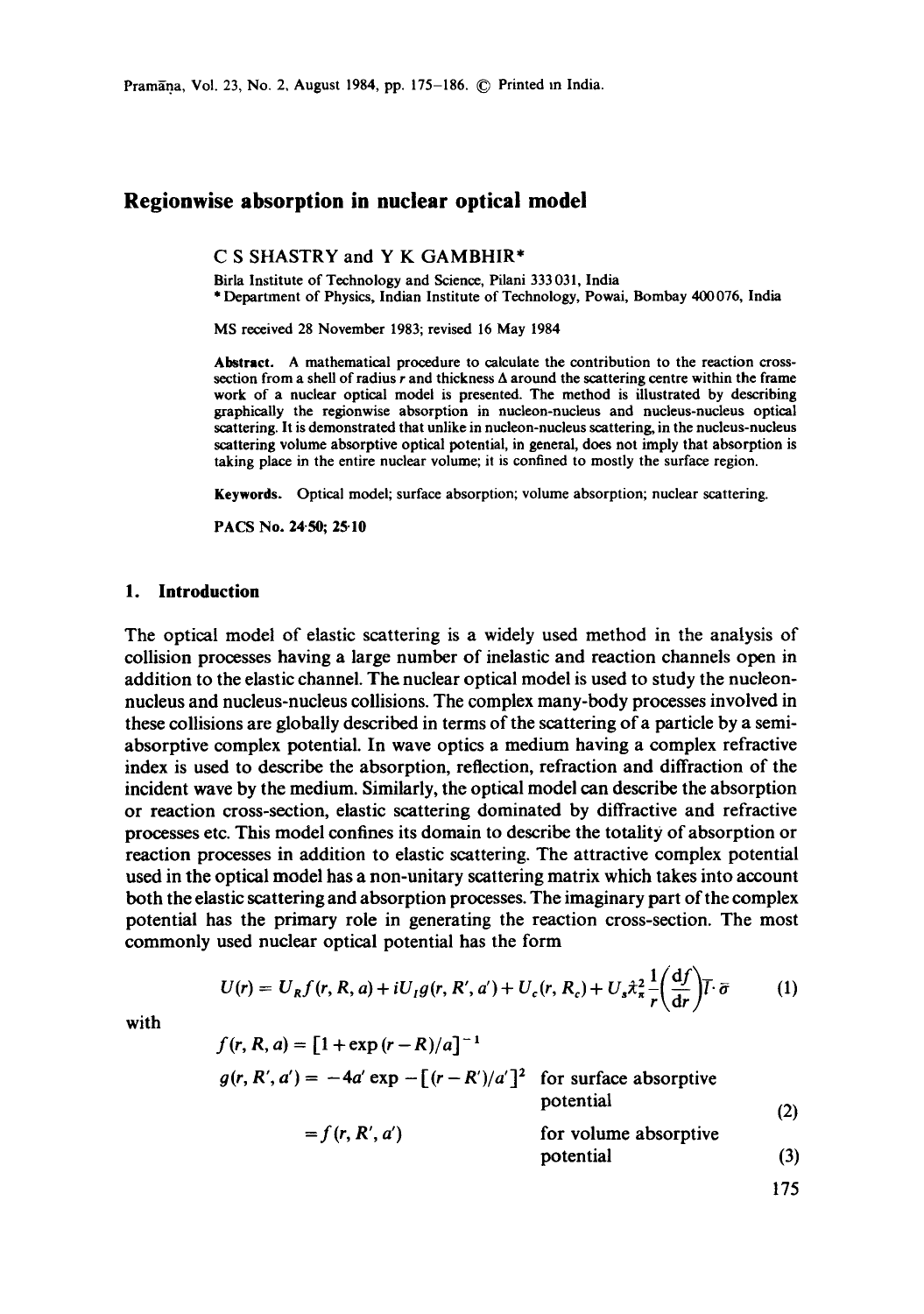For the surface absorption form factor one can also use

$$
g(r, R', a') = -4a'\frac{d}{dr}f(r, R', a').
$$

 $U_R$ ,  $U_I$  and  $U_s$  are the potential strengths and are negative.  $\lambda_{\pi}$  is the Compton wavelength of the pion. R, R', R<sub>c</sub> are given in terms of the radius parameter  $r_0, r'_0, r_c$ .

$$
R = r_0 A^{1/3}, R' = r'_0 A^{1/3}, R_c = r_c A^{1/3};
$$

where  $A$  is the mass number of the target in nucleon-nucleus optical model. In nucleusnucleus scattering instead of  $A^{1/3}$ ,  $A_1^{1/3} + A_2^{1/3}$  is generally used where  $A_1$ ,  $A_2$  are the mass numbers of incident and target nuclei respectively.  $U_{\epsilon}$  is the electrostatic potential corresponding to a uniformly charged sphere of radius  $R_{\odot}$ :

$$
U_c(r) = \frac{Z_1 Z_2 e^2}{2R_c^3} (3R_c^2 - r^2) \qquad r \le R_c,
$$
 (4)

$$
=Z_1Z_2\frac{e^2}{r} \qquad \qquad r\geq R_c,
$$
 (5)

 $U_R$ ,  $U_I$ ,  $U_s$ ,  $R$ ,  $R'$ ,  $R_c$ ,  $a$ ,  $a'$  are the optical potential parameters.

The last term in (1) is the spin-orbit term. It generally is taken to be non-absorptive (real). In the present paper dealing primarily with the absorption process we confine our calculations to optical potentials which do not have the spin orbit term.

The present paper describes a method to analyse in detail the absorption taking place in different regions around the scattering centre due to the imaginary potential and illustrates it with typical calculations for the nucleon-nucleus and nucleus-nucleus optical models. This will clarify the meaning of surface absorptive and volume absorptive potentials. It will be clear from this paper that the volume absorptive optical potential need not necessarily generate significant absorption in the regions interior to the surface region. This is particularly true in nucleus-nucleus collisions. The approach described in this paper was developed in connection with the analysis of the potential ambiguity in nucleus-nucleus collisions (Shastry and Gambhir 1983). It was then realised that the same method could be used to provide a conceptual and detailed description of optical model suitable for pedagogical purposes.

Section 2 summarises a method to evaluate the contribution to the reaction crosssection  $\sigma_r$  from the region  $r_i \le r \le r_i + \Delta$ . In §3 we describe calculations carried out in nucleon-nucleus and nucleus-nucleus optical model which bring out the process of absorption in different regions around the scattering centre.

### **2. Mathematical formalism**

Consider the Schrödinger equation for a complex potential:

$$
\left[\frac{-\hbar^2}{2m}\nabla^2 + U(r) + iU_t(r) + \frac{Z_1 Z_2 e^2}{r}\right]\Psi(\overline{r}) = E\Psi(\overline{r}),\tag{6}
$$

where  $U(r) = U_R(r) + U_c(r) - Z_1 Z_2 \frac{e^2}{r}$ .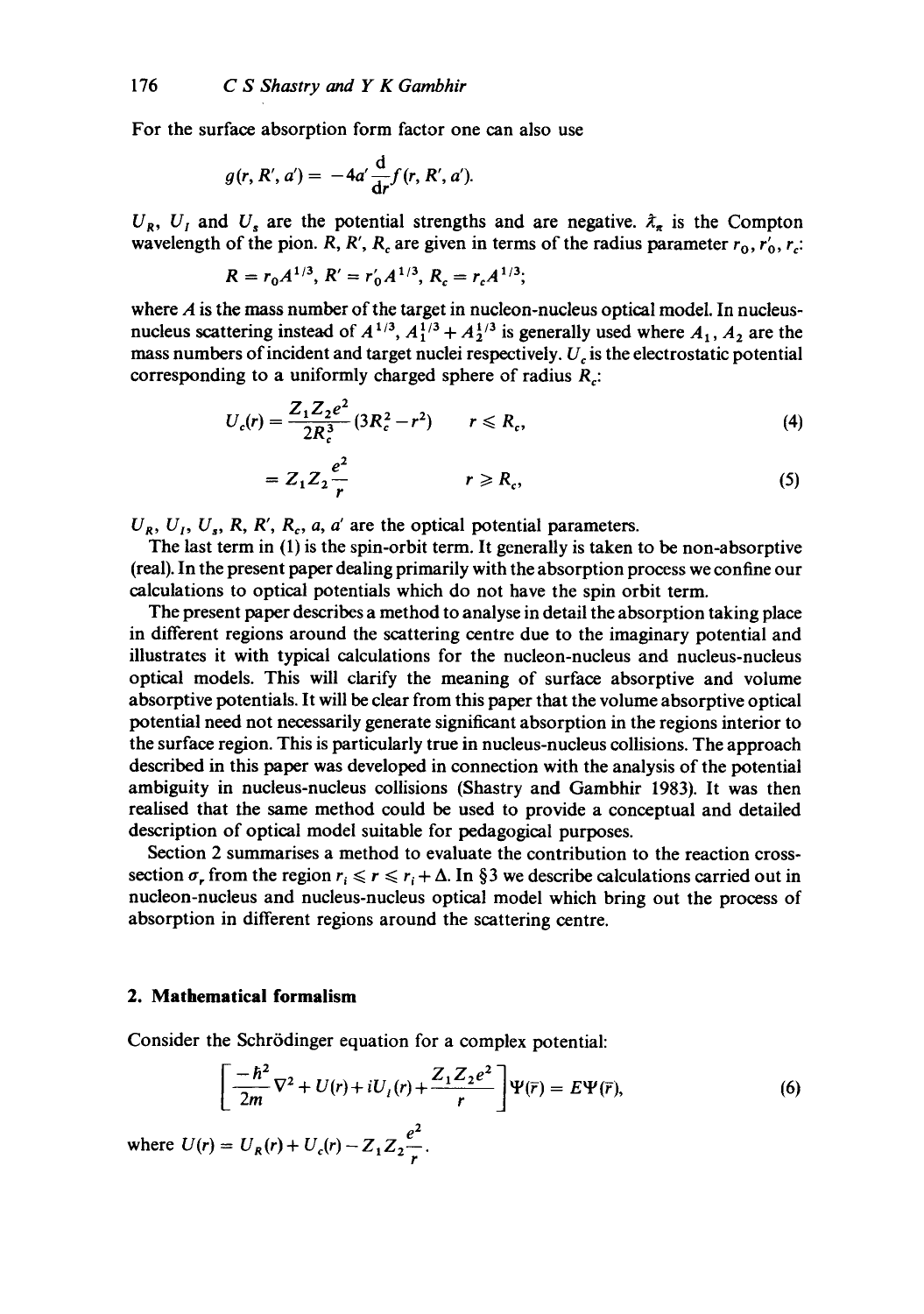The asymptotic behaviour of scattering solution is

$$
\Psi(\overline{r}) = \left[1 - \frac{\eta^2}{ik(r - z)}\right] \exp\left\{i[kz - \eta \ln(kr - kz)]\right\}
$$
  
+ $f(\theta) \exp i[kr - \eta \ln 2kr]/r$  (7)

where  $k^2 = 2mE/\hbar^2$ ,  $\eta = Z_1 Z_2 e^2 m/\hbar^2 k$  and  $f(\theta)$  is the scattering amplitude. Using the general expression

$$
\mathbf{j} = \frac{\hbar}{2im} (\psi^* \nabla \psi - \psi \nabla \psi^*)
$$
 (8)

one can evaluate the reaction cross-section  $\sigma_r$ , that is, the number of particles absorbed per unit incident flux:

$$
\sigma_r = \frac{-m}{hk} \int \mathbf{j} \cdot \hat{n} \, \mathrm{d}s = -\frac{m}{hk} \int \nabla \cdot \mathbf{j} \, \mathrm{d}\mathbf{r} = -\frac{2m}{h^2 k} \int \psi^* \psi U_I(r) \, \mathrm{d}\overline{r}
$$
(9)

$$
\text{Defining }\sigma_r^{(i)}(r_i,\Delta) = -\frac{2m}{\hbar^2} \int_{r_i}^{r_i+\Delta} \psi^* \psi \, U_i(r) r^2 \, \mathrm{d}r \, \mathrm{d}\Omega,\tag{10}
$$

we can write

$$
\sigma_r = \sum_{i=0}^{\infty} \sigma_r^{(i)}(r_i, \Delta), r_0 = 0, r_{i+1} = r_i + \Delta,
$$
\n(11)

 $\sigma_r^{(i)}(r_i, \Delta)$  is the contribution of the region  $r_i \le r \le r_i + \Delta$  to  $\sigma_r$ , and is a measure of the flux absorbed inside a shell of thickness  $\Delta$  and inner radius  $r_i$ . Thus  $\sigma_r^{(i)}(r_i, \Delta)$  is well suited in analysing the relative importance of different regions in the absorption process and can be expected to provide more insight into the physical process rather than  $e.g.,$  the imaginary part of the optical potential alone. Equation (10) indicates the role of both the imaginary part, and the real part of the interaction (through  $\psi$ ) in the absorption process. The result corresponding to (10) for the partial wave reaction crosssection can be deduced in terms of a properly normalised regular solution of the radial Schrödinger equation:

$$
\frac{d^2}{dr^2}\phi(\lambda, k, r) + \left(k^2 - \frac{\lambda^2 - \frac{1}{4}}{r^2} - V_N(r) - \frac{2\eta k}{r}\right)\phi(\lambda, k, r) = 0,
$$
\n(12)

where  $\lambda = l + \frac{1}{2}$ ,  $V_N(r) = \frac{2m}{\hbar^2} [U(r) + iU_I(r)].$ 

The result is

$$
1 - \eta_t^2 = -4k \int_0^\infty \operatorname{Im} V_N(r) \left| \frac{\phi(\lambda, k, r)}{F(\lambda, -k)} \right|^2 dr, \tag{13}
$$

$$
= \sum_{i=0}^{\infty} \chi_r(\lambda, r_i, \Delta), r_0 = 0, r_{i+1} = r_i + \Delta.
$$
 (14)

The regular solution  $\phi(\lambda, k, r)$  behaves as  $r^{\lambda+1/2}$  near origin,  $F(\lambda, -k)$  denotes the Jost function (see DeAlfaro and Regge 1965; Newton 1964; Mukherjee and Shastry 1967). The S-matrix is given by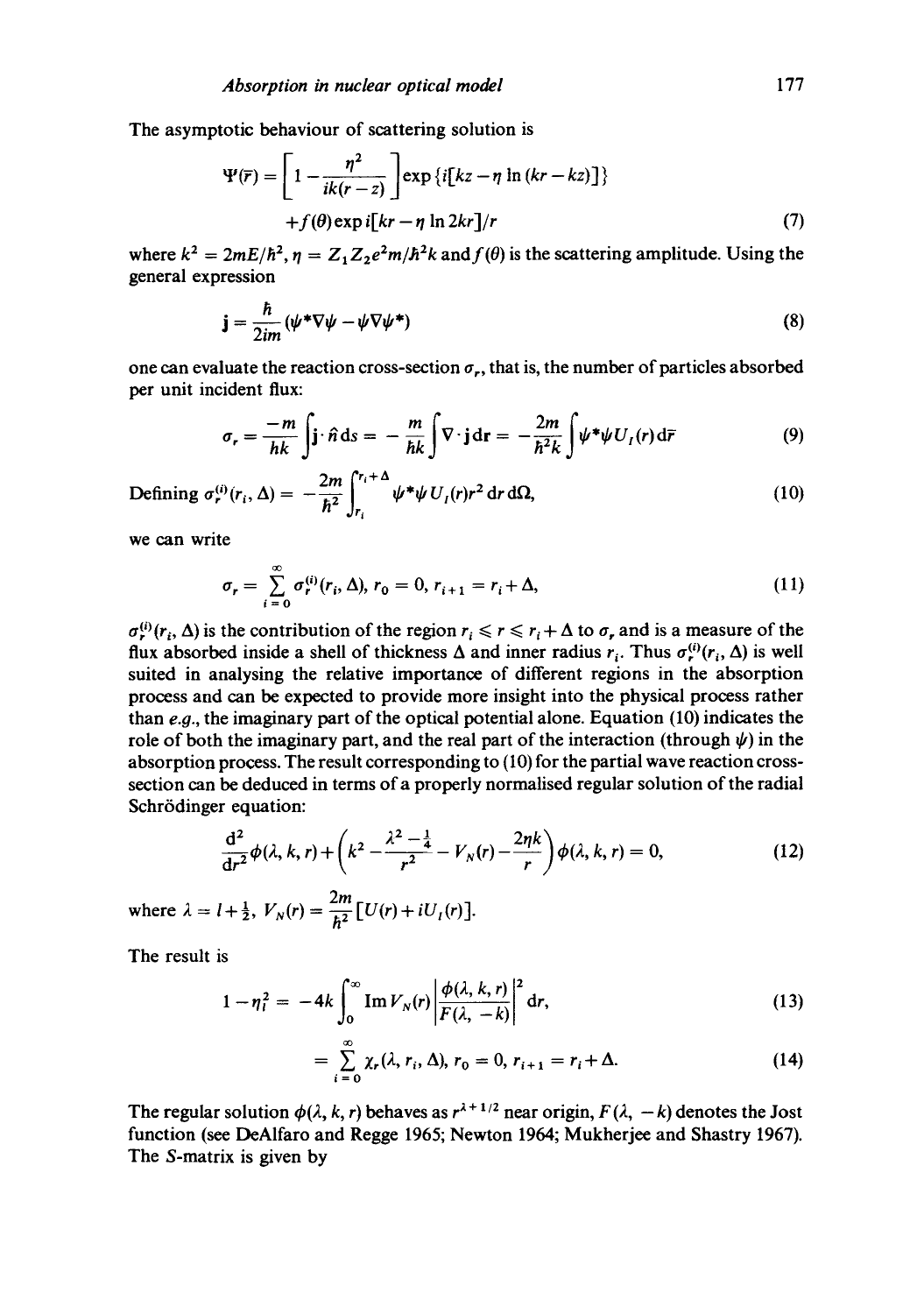$$
S(\lambda, k) = \exp(i\pi l) F(\lambda, k) / F(\lambda, -k), \qquad (15)
$$

and  $\eta_i = |S(\lambda, k)|$ . It can be shown that

$$
\chi_r(\lambda, r_i, \Delta) = -4k \operatorname{Im} \left[ \frac{\phi'(\lambda, k, r)}{F(\lambda, -k)} \frac{\phi^*(\lambda, k, r)}{F^*(\lambda, -k)} \right]_{r_i}^{r_i + \Delta} \tag{16}
$$

The term  $(1 - \eta_i^2)$  is a measure of the partial wave reaction cross-section  $\sigma_{r,i}$  given by

$$
\sigma_{r,l} = \frac{\pi}{k^2} (2l+1) \left( 1 - \eta_l^2 \right),\tag{17}
$$

and  $\sigma_r = \sum \sigma_{r,l}$ . (18)  $l=0$ 

Therefore,  $\chi_r(\lambda, r_i, \Delta)$  is a measure of the contribution to  $\sigma_{r,i}$  from the region  $r_i \le r \le r_i + \Delta$ . Consistent with (10), (14) indicates that the maximum contribution to  $\sigma_{r, l}$  will be from the region where  $|\phi(\lambda, k, r)|^2 \text{Im } V_N(r)$  is maximum. It is not surprising that  $\chi_r(\lambda, r_i, \Delta)$  occurs as a function of  $\psi(\lambda, k, r) = \phi(\lambda, k, r)/F(\lambda, -k)$ . In fact it is known that the radial part of the full scattering solution consistent with the scattering wave boundary condition is  $\psi(\lambda, k, r)/(kr)$  *i.e.* the importance of different regions around the scattering centre depend crucially on the 'normalised' wavefunction  $\psi(\lambda, k, r)$ . If absorption or scattering takes place predominantly from the surface region one can expect  $\psi(\lambda, k, r)$  to be small in the interior. One can physically visualise this as follows: From the time evolution point of view,  $\psi$  develops from a state when the target and the projectile are well apart from the scattering centre and the interaction around the exterior region of the interacting potential takes place prior to the development of the state to the regions in the interior. From this point of view, one can say that  $\psi$  in the interior region close to the scattering centre should depend on the physical process occurring in the surface region.

Since absorption as defined here depends on the wave function the present approach can be utilised to relate the nature of absorption from the behaviour of  $\psi$  (Shastry and Gambhir 1983). Why the wavefunction plays a crucial role can also be understood from the  $JWKB$  approximation to the incoming wavefunction which has the form (see e.g. Green *et al* 1968)

 $\exp[-ip(r)],$ 

where

$$
p(r) = kr + \int_{-\infty}^{r} [k(r) - k] dr; k(r) = [k^2 - V(r) - \lambda^2/r^2]^{1/2}.
$$

Because of the imaginary part of  $k(r)$  this wave damps out for small r, particularly so if the potential is surface absorptive. The term  $p(r)$  as a function of energy determines approximately the energy dependance of  $\sigma_r(r, \Delta)$ . In fact  $\eta_i \sim |\exp[-2ip(r_0)]|$  where  $r_0$ is the WKB turning point.

From (14) it is easy to obtain the contribution  $\sigma_r^{(i)}(r_i, \Delta)$  from the region  $r_i \le r \le r_i$  $+\Delta$  to the total reaction cross-section. We write

$$
\sigma_r = \sum_{i=0}^{\infty} \sigma_r^{(i)}(r_i, \Delta), r_{i+1} = r_i + \Delta, r_0 = 0,
$$
\n(19)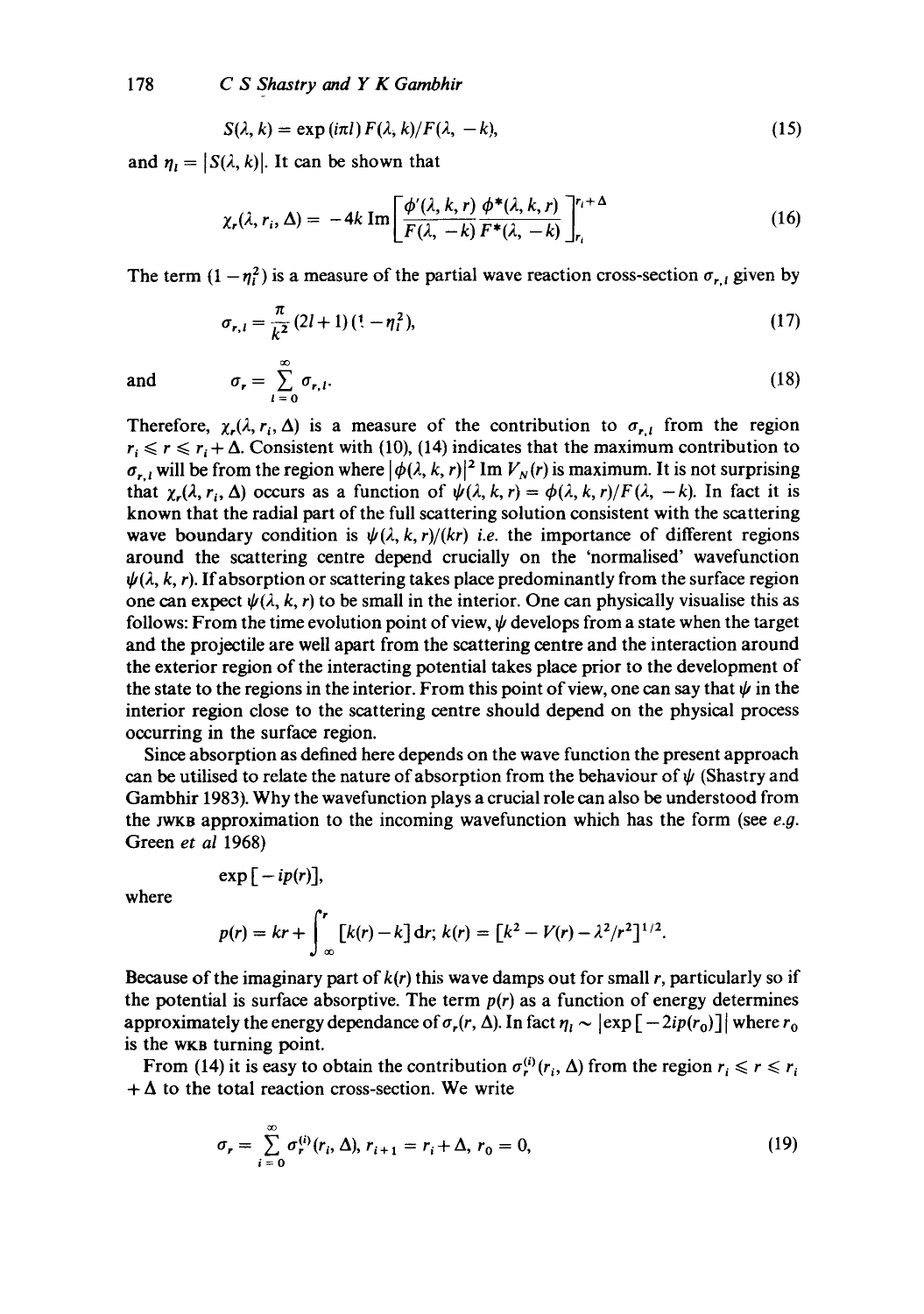$$
\sigma_r^{(i)}(r_i, \Delta) = \sum_{l=0}^{\infty} \frac{\pi}{k^2} (2l+1) \chi_r(\lambda, r_i, \Delta).
$$
 (20)

The contribution to  $\sigma_r$  from the region  $0 \le r \le r_N$  is given by

$$
[\sigma_{r_N}]_0^{r_N} = \sum_{i=0}^N \sigma_r^{(i)}(r_i, \Delta). \tag{21}
$$

By appropriately modifying the optical model codes it is straightforward to compute  $\chi_r(\lambda, r_i, \Delta)$  and  $\sigma_r^{(i)}(r_i, \Delta)$ . In the standard optical model codes the S-matrix is computed in terms of the ratio  $\phi(\lambda, k, r)/\phi'(\lambda, k, r)$  for large r and it is not essential to keep track of what happens in different regions. However for computing  $\chi_r(\lambda, r_i, \Delta)$  a uniformly normalised  $\phi(\lambda, k, r)$  and hence  $\psi(\lambda, k, r)$  is essential. Therefore the calculation of  $\sigma_r(r, \Delta)$  needs some subtle changes in the standard optical model code due to the very large numbers involved. We have modified the optical model code to evaluate the Jost function and uniform normalisation and have used it in our calculation. In the optical model calculations  $\phi(\lambda, k, r)$  increases very rapidly with r due to the complex potential and one resorts to renormalisation to manageable numbers at different stages. It is essential to keep track of these to obtain an uniformly normalised  $\phi(\lambda, k, r)$  behaving as  $r^{\lambda+1/2}$  near the origin.

In §3 based on numerical calculations we analyse the behaviour of  $\lceil \sigma_r \rceil$  and  $\sigma_r(r, \Delta)$ which give respectively the contribution to the reaction cross-section from the region  $(0, r)$  and  $(r, r + \Delta)$ .

#### **3. Numerical calculations of regionwise absorption**

In order to give a comprehensive understanding of the regionwise absorption in nuclear optical model we consider typical cases of (i) neutron-nucleus (ii) proton-nucleus (iii) alpha-nucleus (iv) light nucleus-light nucleus and (v) nucleus-nucleus scattering systems. We have chosen those cases of optical potentials which do not have spin orbit term for the reason specified earlier. In the nucleon-nucleus systems we consider both volume absorptive and surface absorptive optical potentials. The various optical potential parameters are given in table 1.

For the systems listed in table 1  $\sigma_r(r, \Delta)$  and  $[\sigma_r]_0^r$  are evaluated numerically using (20) and (21).  $[\sigma_r]_0^r$  indicates the contribution of the spherical volume of radius r around the scattering centre to the reaction cross-sections  $\sigma_r$ . Similarly,  $\sigma_r(r, \Delta)$  indicates the contribution to  $\sigma_r$  from the spherical shell having inner radius r and outer radius  $r + \Delta$ . In the present calculations we have used  $\Delta = 0.09$  fm. As one can expect, the maximum slope of  $[\sigma_{r}]_{0}^{r}$  as a function of r occurs when  $\sigma_{r}(r, \Delta)$  is maximum.  $[\sigma_{r}]_{0}^{r}$  saturates to the value  $\sigma_r$ , reaction cross-section as r becomes large:  $r \ge 2R$ , implying negligible absorption in the regions further exterior.

Figures 1–2 depict  $[\sigma_r]_0^r$  and  $\sigma_r(r, \Delta)$  for *n*-Bi scattering at energies  $E_{\text{lab}} = 7.0 \text{ MeV}$ and 14.6 MeV respectively. The imaginary part of the optical potential used in figure 1 is volume-absorptive; and in figure 2 it is surface-absorptive. Accordingly  $\sigma_r(r, \Delta)$  has significant contribution from regions  $r > 1$  fm in the former case whereas in the second case  $\sigma_r(r, \Delta)$  is negligible for  $r < 6.5$  fm. As one expects in the surface absorption case,  $\sigma_r(r, \Delta)$  is peaked around the surface region of the target nucleus Bi. Thus in these two cases of n-nucleus scattering the volume absorptive potential generates absorption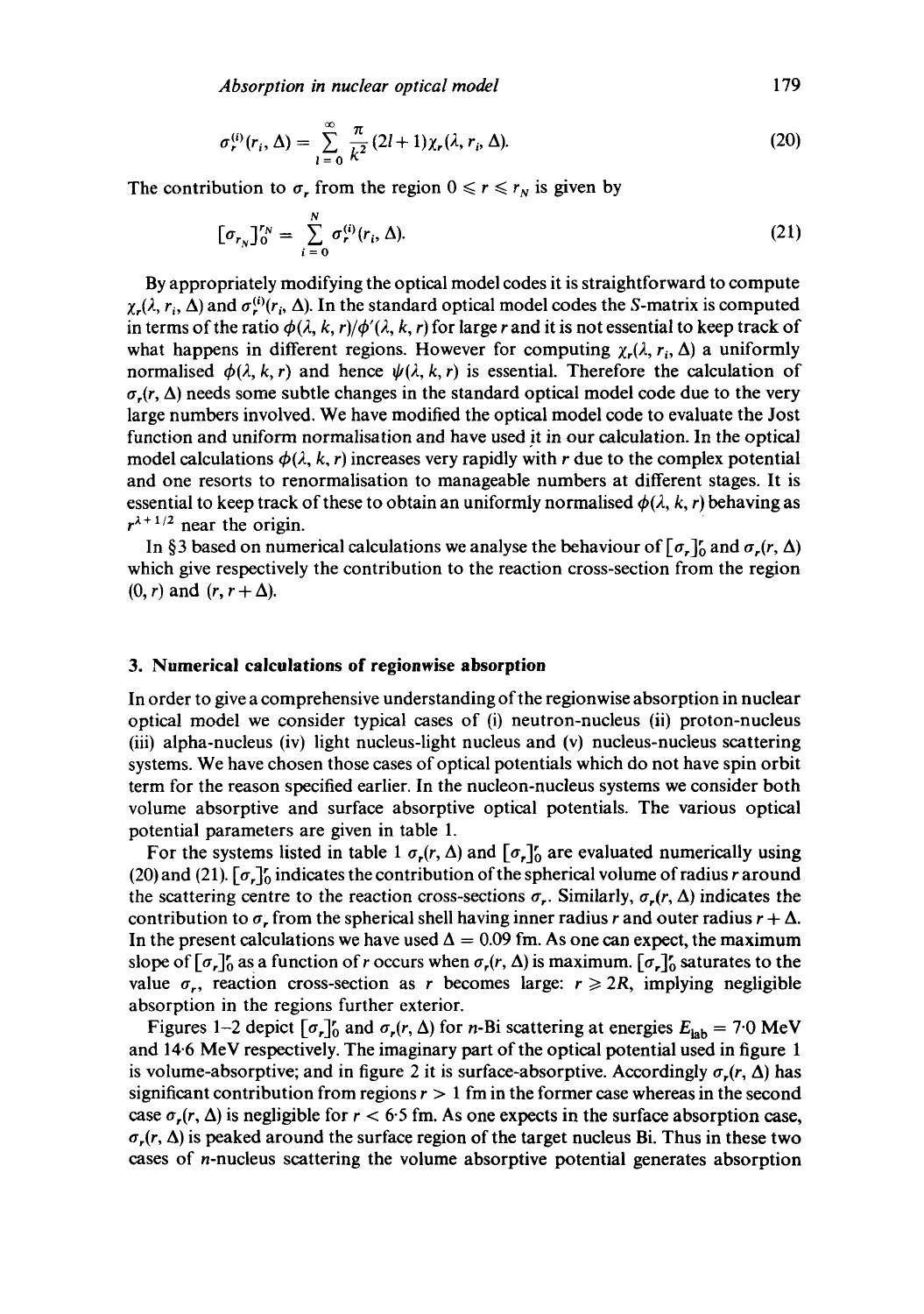| $(1,9)$ . In the remaining cases $R = r_0 A_2^{1/3}$ . The form factor for the real part is<br><b>Treis of The</b><br>stems used in the analysi<br>The parameter $r'_0 = r_0$ . In ${}^{16}O + {}^{58}Ni$ case $R = R_0(A_1^1 {}^{16} + A_2^1 {}^{16} + A_3^1 {}^{16} )$<br>me tom user.<br>È<br>Table 1. Optical model parameter |  |
|-----------------------------------------------------------------------------------------------------------------------------------------------------------------------------------------------------------------------------------------------------------------------------------------------------------------------------------|--|
| $f(r, R, a)$ in all cases)                                                                                                                                                                                                                                                                                                        |  |

| System                                   | (MeV<br>$E_{\rm lab}$                               | imaginary part of the<br>Form factor for the<br>optical potential                                                          | ్ర<br>⊗ల్           | U.<br>Ser               | 空                     | a Ê                           | $\sigma$               | References  |
|------------------------------------------|-----------------------------------------------------|----------------------------------------------------------------------------------------------------------------------------|---------------------|-------------------------|-----------------------|-------------------------------|------------------------|-------------|
| $n + Bi$                                 |                                                     |                                                                                                                            |                     |                         |                       |                               |                        | d, b        |
| $n + Bi$                                 | ဝ ဖ ဂို အ <u>ဝ</u> အ<br>r <del>၂</del> က် စိ ဆို ကိ |                                                                                                                            | 4 \$ 3 3 \$ \$      | n 889 A<br>888 A A      | <u>ទី ទី ទី ទី ទី</u> | s<br>s s s s s s<br>s s s s s | 5<br>6558865<br>655865 |             |
| $\sum_{p+1}^{n}$                         |                                                     |                                                                                                                            |                     |                         |                       |                               |                        | a<br>a<br>a |
|                                          |                                                     |                                                                                                                            |                     |                         |                       |                               |                        |             |
|                                          |                                                     |                                                                                                                            |                     |                         |                       |                               |                        | a, e        |
| $a + {}^{27}Al$<br>${}^{6}Li + {}^{12}C$ |                                                     | $f(r, R', a')$<br>$g(r, R', a')$<br>$f(r, R', a')$<br>$g(r, R', a')$<br>$f(r, r', a')$                                     | $153 - 0.46E_{1.1}$ | $2.2 + 0.25E_{\rm lab}$ | 145                   |                               |                        |             |
| $N_{85}$ + $O_8$                         | 59.8<br>$\infty$                                    | f(r, R', a')                                                                                                               | $\overline{5}$      | 42.9                    | 1:22                  | š                             | $\mathfrak{S}$         | Φ           |
| a. Hodgson P (1963,                      |                                                     | ); b. Beyster et al (1956); c. Bjorklund et al (1956); d. Melkanoff et al (1956); e. Kemper et al (1972); f. Polling et al |                     |                         |                       |                               |                        |             |

(1976); g. Videbaek, et al (1976). (1976); g. Videbaek, *et al* (1976).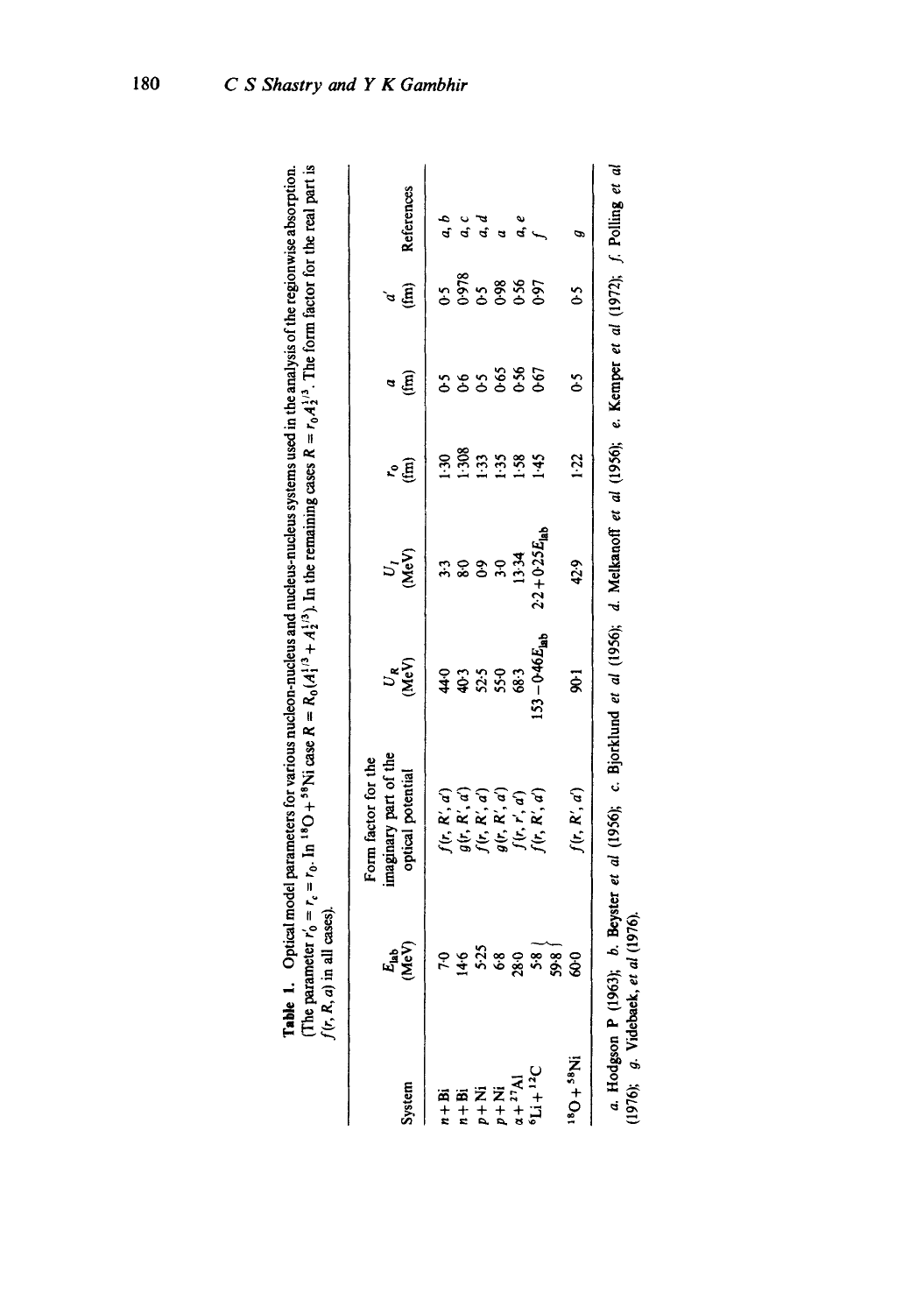

**Figure 1.** Variation of  $\sigma_r(r, \Delta)$  and  $[\sigma_r]_0^r$  as a function of r for n-Bi scattering with  $E_{lab} = 7$  MeV. Volume absorption optical potential specified in table 1 is used



**Figure 2.** Same as figure 1 for *n*-Bi scattering with  $E_{lab} = 14.6$  MeV. Surface absorptive optical potential specified in table 1 is used.

more or less in the entire volume of the nucleus, and surface absorptive potential restricts most of the absorption to the surface region. In figures 3 and 4 we depict a similar analysis for p-Ni scattering at  $E_{\text{lab}} = 5.25$  and 6.8 MeV respectively. Interestingly, in figure 3 one sees oscillatory behaviour of  $\sigma_r(r, \Delta)$  indicating that the absorption taking place may be more dominant in some regions and comparatively less dominant in some other regions. The flatness of the curve  $[\sigma_r]_0^r$  around  $r = 3.8$  fm is due to the minima of  $\sigma_r(r, \Delta)$  around the same region. From figures 3 and 4 also one gets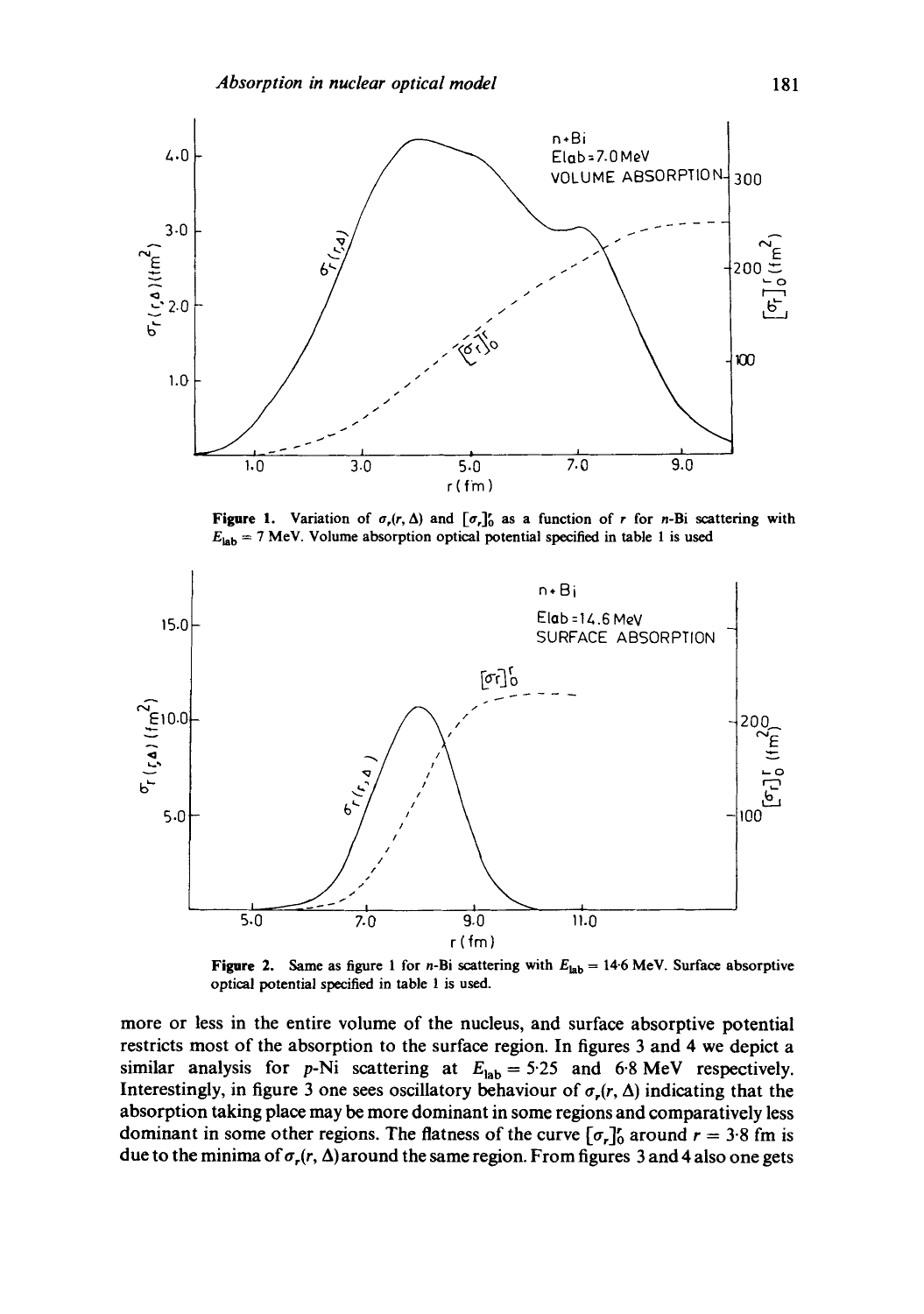

**Figure 3.** Same as in figure 1 for p-Ni scattering with  $E_{lab} = 5.25$  MeV. Volume absorptive **optical potential specified in table 1 is used.** 



**Figure 4.** Same as in figure 1 for p-Ni scattering with  $E_{lab} = 6.8$  MeV. Surface absorptive **optical potential specified in table 1 is used.**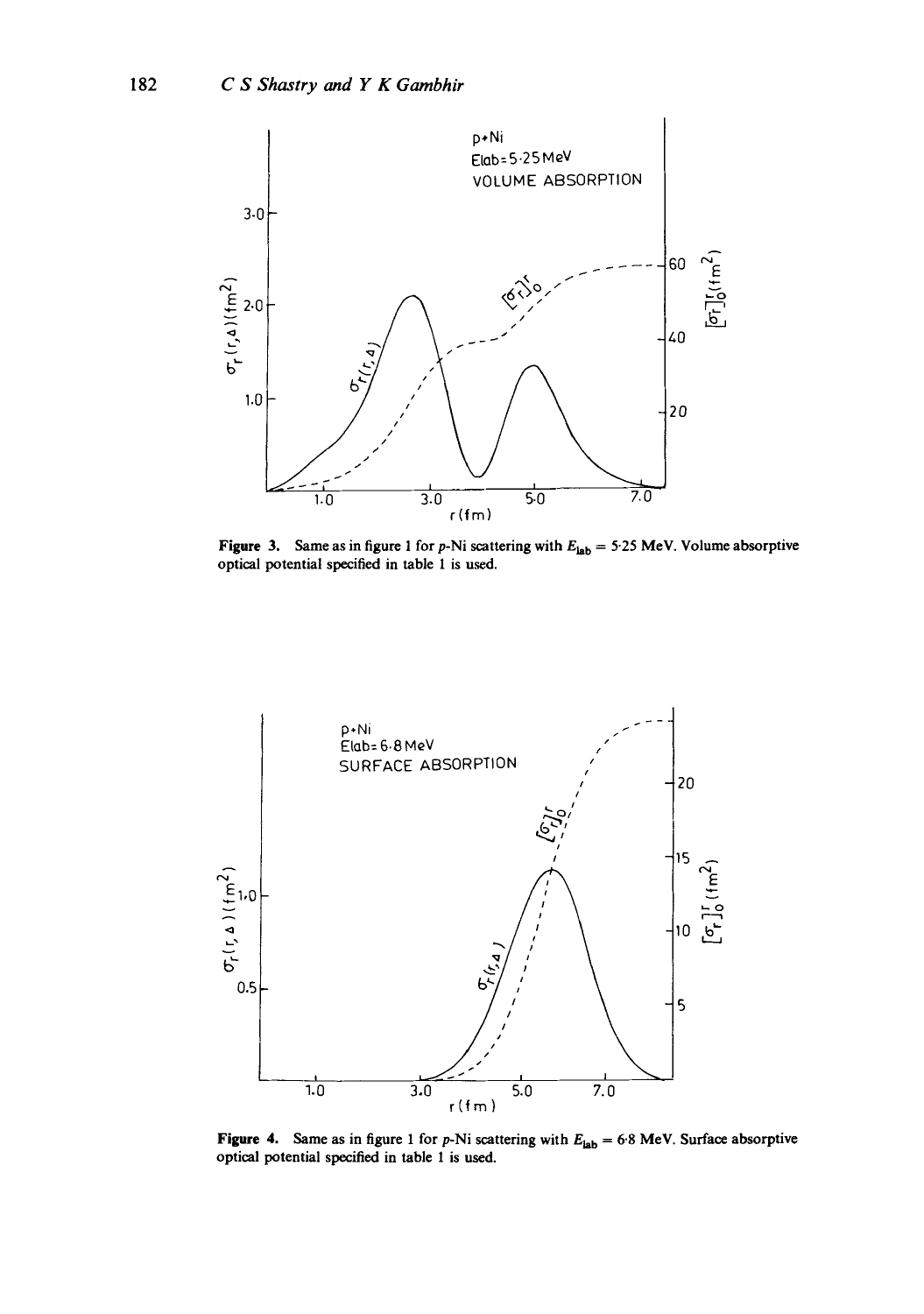the conclusion similar to that deduced from figures 1 and 2. Thus figures 1-4 are well suited to explain the significance of volume absorptive and surface absorptive nucleonnucleus optical potential and the subtlities involved in its structure.

In figures 5-7 we analyse the regionwise absorption for  $\alpha^{-27}$ Al, and <sup>6</sup>Li-<sup>12</sup>C systems. These can be termed light nucleus-light nucleus scattering systems. All these systems are studied with volume absorptive optical potentials. However unlike the  $n-Bi$  or  $p-Ni$ cases studied in figures  $1-4$ , we find that most of the absorption process in these cases happen in and around the surface region despite the fact that we have used volume absorption optical potential. However, in spite of this, a significant amount of absorption takes place in the interior regions also. The behaviour of  $\sigma_r(r, \Delta)$  for the <sup>6</sup>Li-<sup>12</sup>C system at  $E_{lab} = 5.8$  MeV (figure 6) shows interesting structures and explores more or less the entire region around the scattering centre. In figure 6 the oscillations are not prominent in  $[\sigma_{r}]_{0}^{r}$  because of the smoothening of oscillations in integration and also due to the much smaller scale used in plotting  $[\sigma_r]'_0$ . The oscillations can be interpreted as due to the interference of internal wave and the barrier wave (Shastry and Gambhir 1983). The details of these are not relevant for our purpose here and hence will be omitted. From figures 5-7 we can conclude that for light nucleus-light nucleus  $\sigma_r(r, \Delta)$  and  $[\sigma_r]_0^r$  are significant in all regions, even though most of the absorption is generated in the surface region. Thus, in these cases the use of volume absorption optical potential does not imply that most of the absorption process is taking place in the interior volume.

Figure 8 depicts the absorption process in a typical nucleus-nucleus scattering or what is more commonly known as heavy ion scattering. It is known for quite sometime that the scattering data in typical heavy ion scattering is not sensitive to the interior regions of the potential. This can be attributed to the sizes of the colliding nuclei and the



**Figure 5.** Same as figure 1 for  $\alpha$ -<sup>27</sup>Al scattering at  $E_{lab} = 28$  MeV.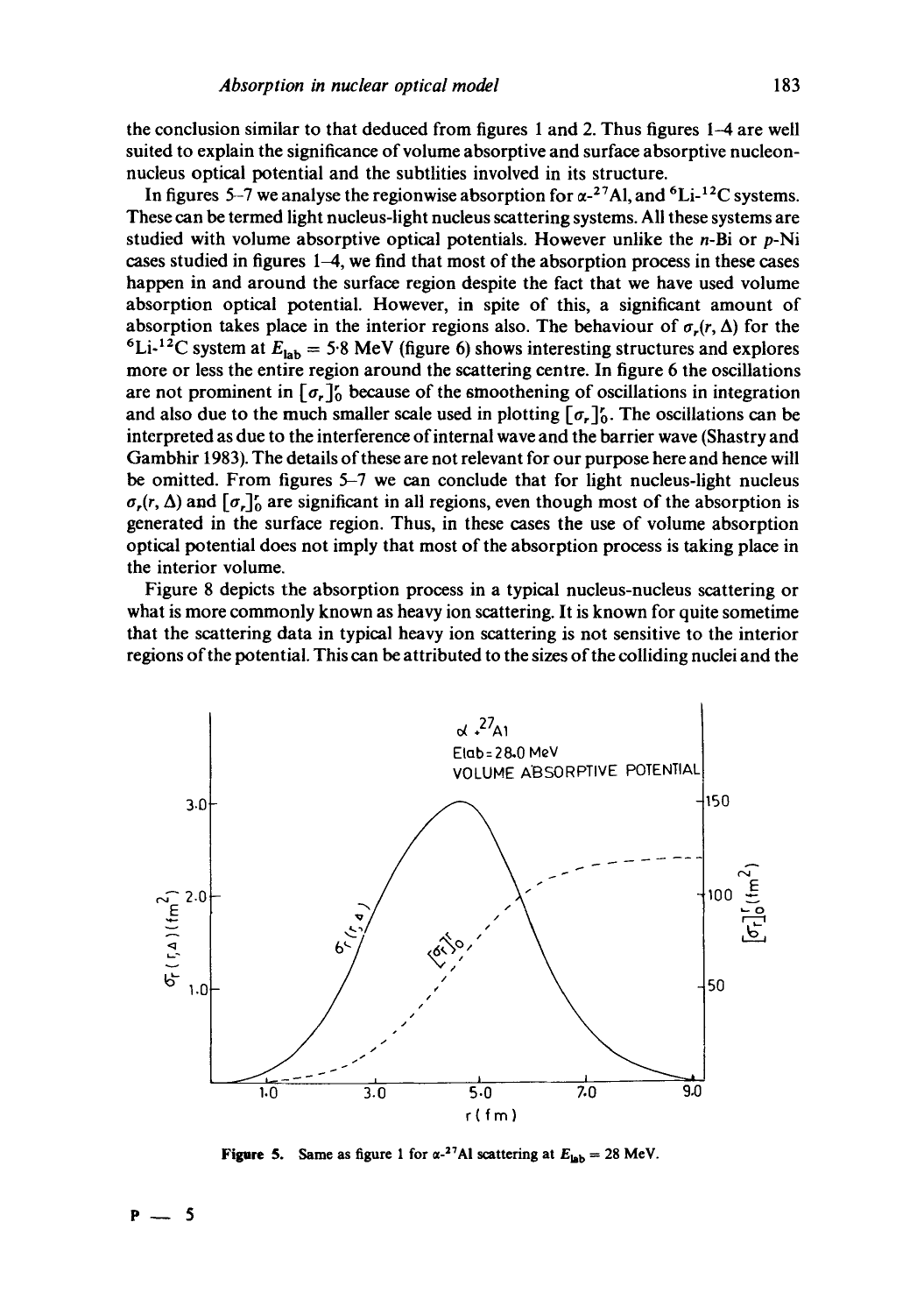

**Figure 6.** Same as figure 1 for  ${}^6\text{Li-}{}^{12}\text{C}$  scattering at  $E_{\text{lab}} = 5.8$  MeV.



Figure 7. Same as figure 1 for  ${}^{6}Li^{-12}C$  scattering at  $E_{lab} = 59.8$  MeV.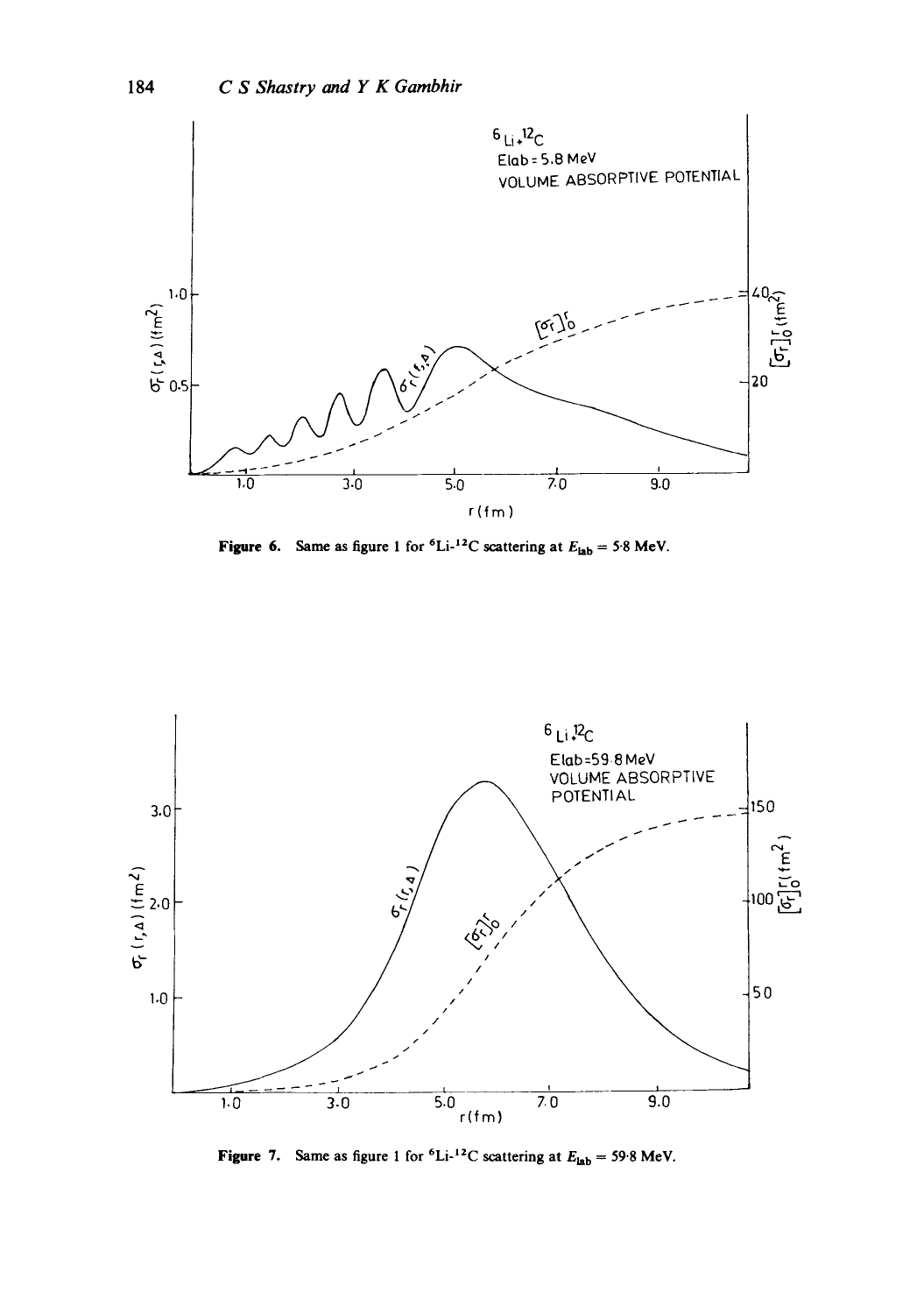

Figure 8. Same as figure 1 for <sup>18</sup>O-<sup>58</sup>Ni scattering at  $E_{lab} = 60$  MeV.

comparatively large Coulomb barrier which makes the colliding nuclei spend more time in the surface region. In these cases the absorption is predominantly on the surface and even if one uses volume absorptive optical potential, the interior regions of the potential are left unexplored in the scattering data. From <sup>18</sup>O-<sup>58</sup>Ni shown in figure 8 it is clear that in spite of volume absorptive optical potential, there is negligible contribution to  $[\sigma, \gamma]_0^r$  or  $\sigma_r(r, \Delta)$  from the regions with  $r < 7$  fm. Thus in a typical heavy ion scattering, volume absorption optical potential does not generate absorption in the interior.

From a global point of view, in contradistinction with the present approach, Austern (1961) has studied the absorption phenomena in alpha-nucleus scattering using the JWKB approximation. As in the present approach in this work also the absorption or attenuation process is analysed from the behaviour of the wavefunction and the potential. The variation of absorption for different partial waves is analysed semiclassically in terms of the reflection from the centrifugal barrier, the potential barrier and the phase averaging. In contrast the present approach gives a completely quantum mechanical prescription to analyse the contribution of various regions to both partial wave reaction cross-section  $\sigma_{r,t}$  and the total reaction cross-section  $\sigma_r$ . The results obtained by Austern (1961) for the attenuation of the radial wavefunction in the